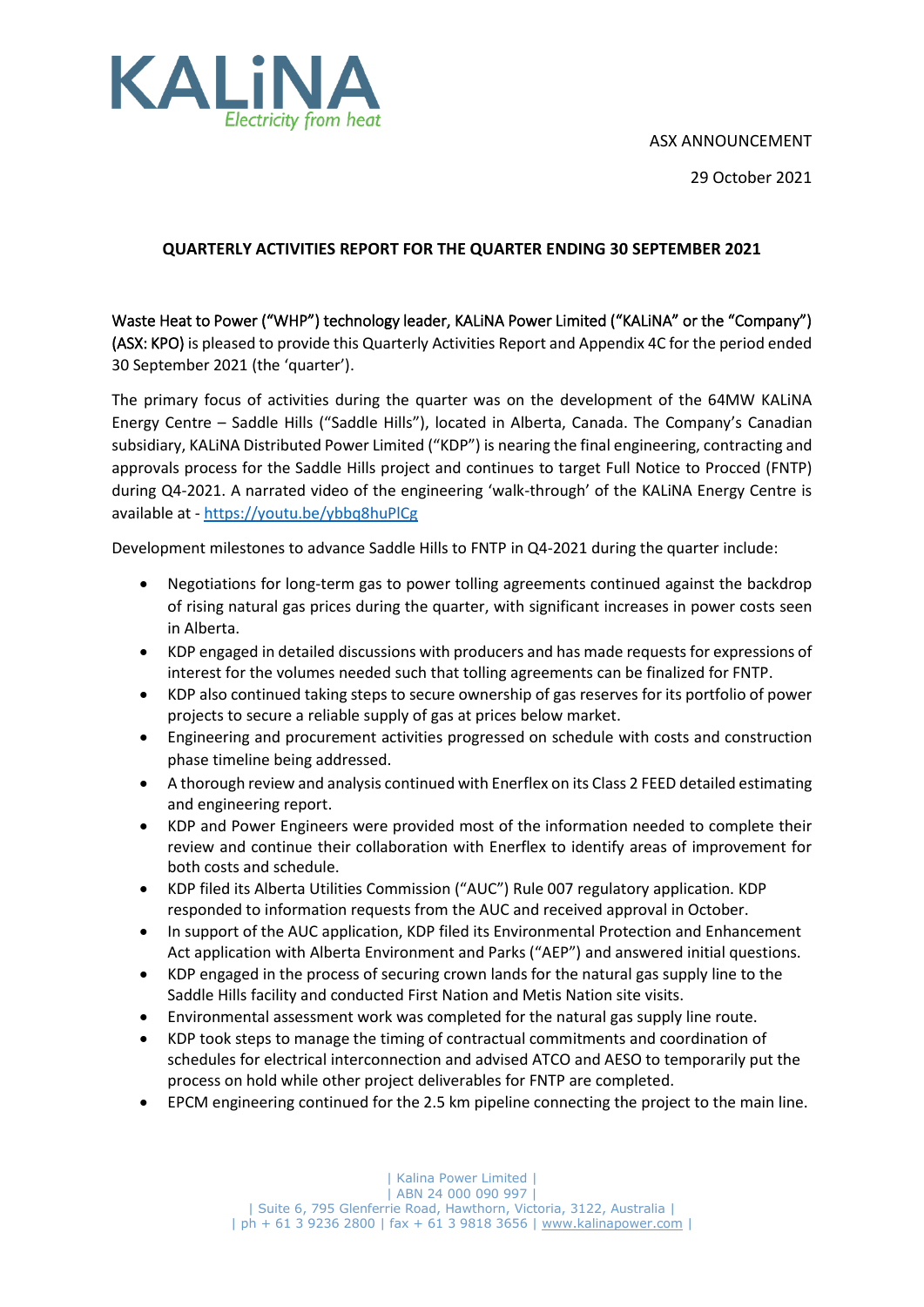### **Financials**

KALiNA ended the quarter with a cash balance of \$0.229m and an equity facility in place for up to \$8m, which if utilised would provide the Company with sufficient funding through the next two quarters. Subsequent to the end of the quarter, it was announced that KALiNA raised \$10m before costs from a private placement of which \$7.2m using Company's existing placement capacity and \$2.8m to be raised subject to shareholder approval at the Company's annual general meeting. This further strengthens the company's cash position and allows KALiNA to meet all the requirements to fund Saddle Hills through to FNTP as well as evaluate further development initiatives.

Cash out flow from the Group's operating activities for the quarter amounted to \$0.864m, of which \$0.740m was for Alberta project development. Other non-Alberta development costs amounted to \$0.036m, \$0.041m was for Investor Relations and \$0.132m was for patent maintenance of the KALiNA intellectual property portfolio.

### **Payments to related parties**

During the quarter directors were paid \$42,000 for services rendered under normal commercial terms. Apart from this there were no other related party transactions during the quarter.

### Management Commentary

Managing Director Ross McLachlan said: *"We are extremely pleased with the progress made during the quarter on a number of our project development work streams. The success of advancing our flagship 64MW Saddle Hills project to FNTP will act as both a blueprint and a catalyst to unlocking additional commercial opportunities to deploy our technology across additional sites, of which the Company is actively pursuing."*

*"We are continuing to witness growing demand for clean energy with strong investor support for the sector. Our recent successful placement reflects this. Government initiatives and regulatory changes are also important tailwinds for companies demonstrating solid ESG credentials such as KALiNA."*

#### - ENDS -

This announcement was approved and authorised for release by: Ross MacLachlan, CEO For further information please contact:

KALiNA Power Limited Tim Horgan Executive Director thorgan@KALiNApower.com +61 3 9236 2800

Ben Jarvis Six Degrees Investor Relations Ben.jarvis@sdir.com.au +61 413 150 448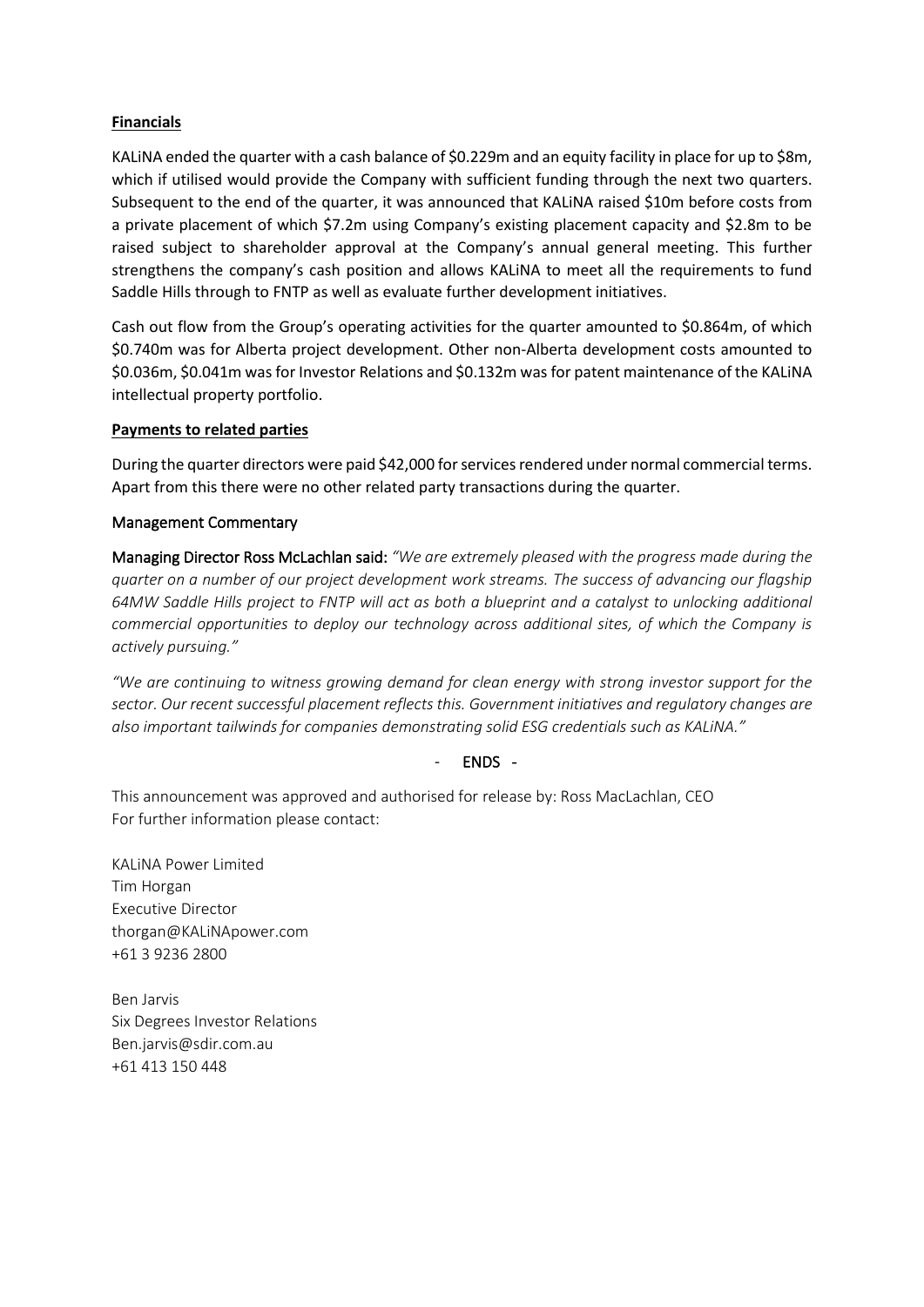## **Appendix 4C**

# **Quarterly cash flow report for entities subject to Listing Rule 4.7B**

| <b>Name of entity</b> |                                   |
|-----------------------|-----------------------------------|
| KALINA POWER LIMITED  |                                   |
| <b>ABN</b>            | Quarter ended ("current quarter") |
| 24 000 090 997        | 30 SEPTEMBER 2021                 |

|     | <b>Consolidated statement of cash flows</b>                         | <b>Current quarter</b><br>\$A'000 | Year to date<br>$(3$ months)<br>\$A'000 |
|-----|---------------------------------------------------------------------|-----------------------------------|-----------------------------------------|
| 1.  | Cash flows from operating activities                                |                                   |                                         |
| 1.1 | Receipts from customers                                             | 7                                 | 7                                       |
| 1.2 | Payments for                                                        |                                   |                                         |
|     | engineering and Alberta project<br>(a)<br>development               | (676)                             | (676)                                   |
|     | (b) staff costs related to Alberta project<br>development           | (64)                              | (64)                                    |
|     | non-Alberta development<br>(c)                                      | (36)                              | (36)                                    |
|     | Patent maintenance<br>(d)                                           | (132)                             | (132)                                   |
|     | leased assets<br>(e)                                                | (19)                              | (19)                                    |
|     | (f)<br>Corporate staff costs                                        | (110)                             | (110)                                   |
|     | Investor relations and project finance<br>(g)                       | (41)                              | (41)                                    |
|     | (h)<br>administration and corporate costs                           | (67)                              | (67)                                    |
| 1.3 | Dividends received (see note 3)                                     |                                   |                                         |
| 1.4 | Interest received                                                   |                                   |                                         |
| 1.5 | Interest and other costs of finance paid                            |                                   |                                         |
| 1.6 | Income taxes paid                                                   |                                   |                                         |
| 1.7 | Government grants and tax incentives                                |                                   |                                         |
| 1.8 | Other (Settlement for release of part rights to<br>leased property) | 274                               | 274                                     |
| 1.9 | Net cash from / (used in) operating<br>activities                   | (864)                             | (864)                                   |

| 2.  | Cash flows from investing activities |   |  |
|-----|--------------------------------------|---|--|
| 2.1 | Payments to acquire or for:          |   |  |
|     | entities<br>(a)                      |   |  |
|     | businesses<br>(b)                    | - |  |
|     | property, plant and equipment<br>(C) |   |  |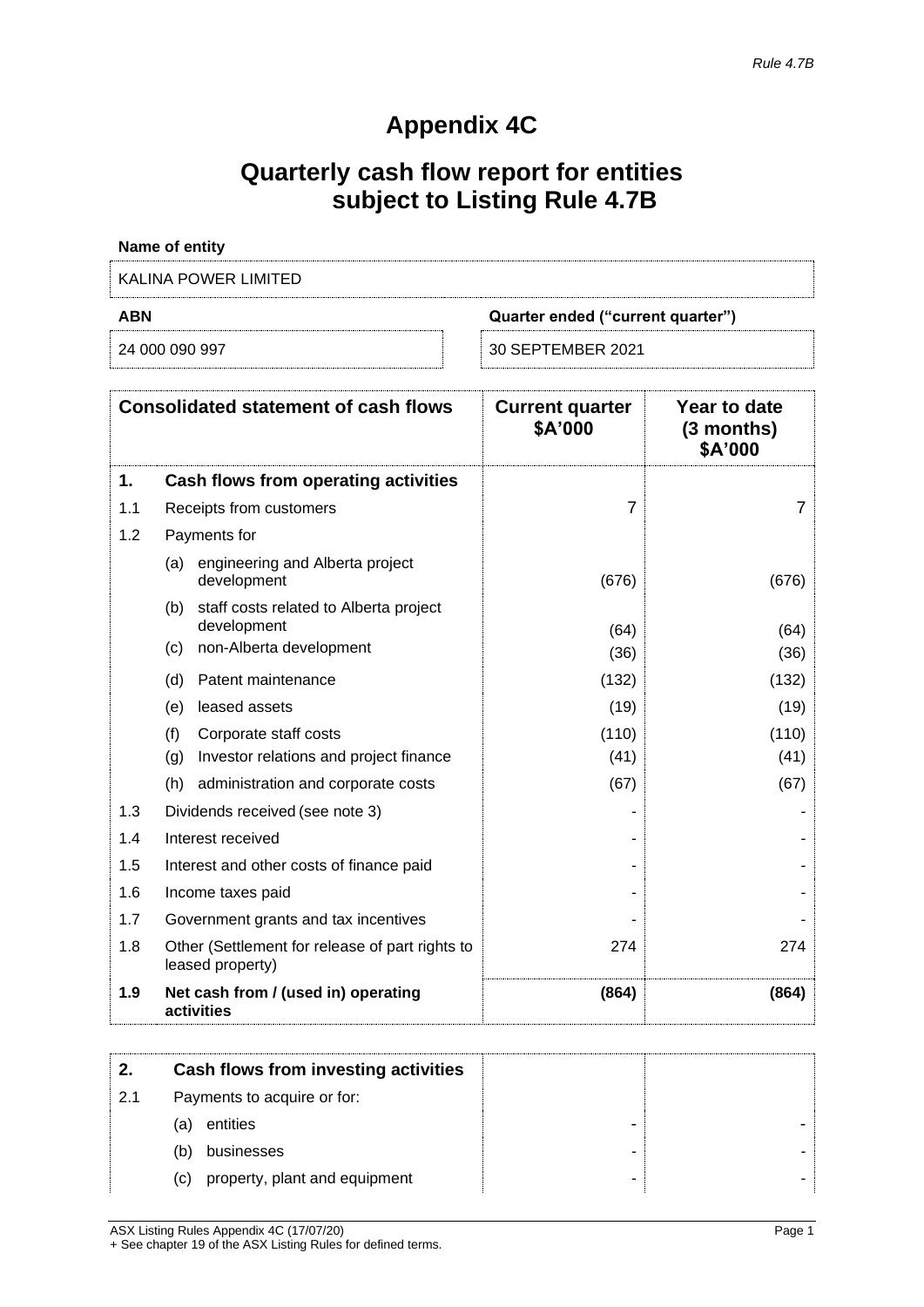|     | <b>Consolidated statement of cash flows</b>       | <b>Current quarter</b><br>\$A'000 | Year to date<br>$(3$ months)<br>\$A'000 |
|-----|---------------------------------------------------|-----------------------------------|-----------------------------------------|
|     | (d)<br>investments                                |                                   |                                         |
|     | intellectual property<br>(e)                      |                                   |                                         |
|     | (f)<br>other non-current assets                   |                                   |                                         |
| 2.2 | Proceeds from disposal of:                        |                                   |                                         |
|     | entities<br>(a)                                   |                                   |                                         |
|     | (b)<br>businesses                                 |                                   |                                         |
|     | property, plant and equipment<br>(c)              |                                   |                                         |
|     | (d)<br>investments                                |                                   |                                         |
|     | intellectual property<br>(e)                      |                                   |                                         |
|     | (f)<br>other non-current assets                   |                                   |                                         |
| 2.3 | Cash flows from loans to other entities           |                                   |                                         |
| 2.4 | Dividends received (see note 3)                   |                                   |                                         |
| 2.5 | Other (provide details if material)               |                                   |                                         |
| 2.6 | Net cash from / (used in) investing<br>activities |                                   |                                         |

| 3.   | Cash flows from financing activities                                                          |  |
|------|-----------------------------------------------------------------------------------------------|--|
| 3.1  | Proceeds from issues of equity securities<br>(excluding convertible debt securities)          |  |
| 3.2  | Proceeds from issue of convertible debt<br>securities                                         |  |
| 3.3  | Proceeds from exercise of options                                                             |  |
| 3.4  | Transaction costs related to issues of<br>equity securities or convertible debt<br>securities |  |
| 3.5  | Proceeds from borrowings                                                                      |  |
| 3.6  | Repayment of borrowings                                                                       |  |
| 3.7  | Transaction costs related to loans and<br>borrowings                                          |  |
| 3.8  | Dividends paid                                                                                |  |
| 3.9  | Other (provide details if material)                                                           |  |
| 3.10 | Net cash from / (used in) financing<br>activities                                             |  |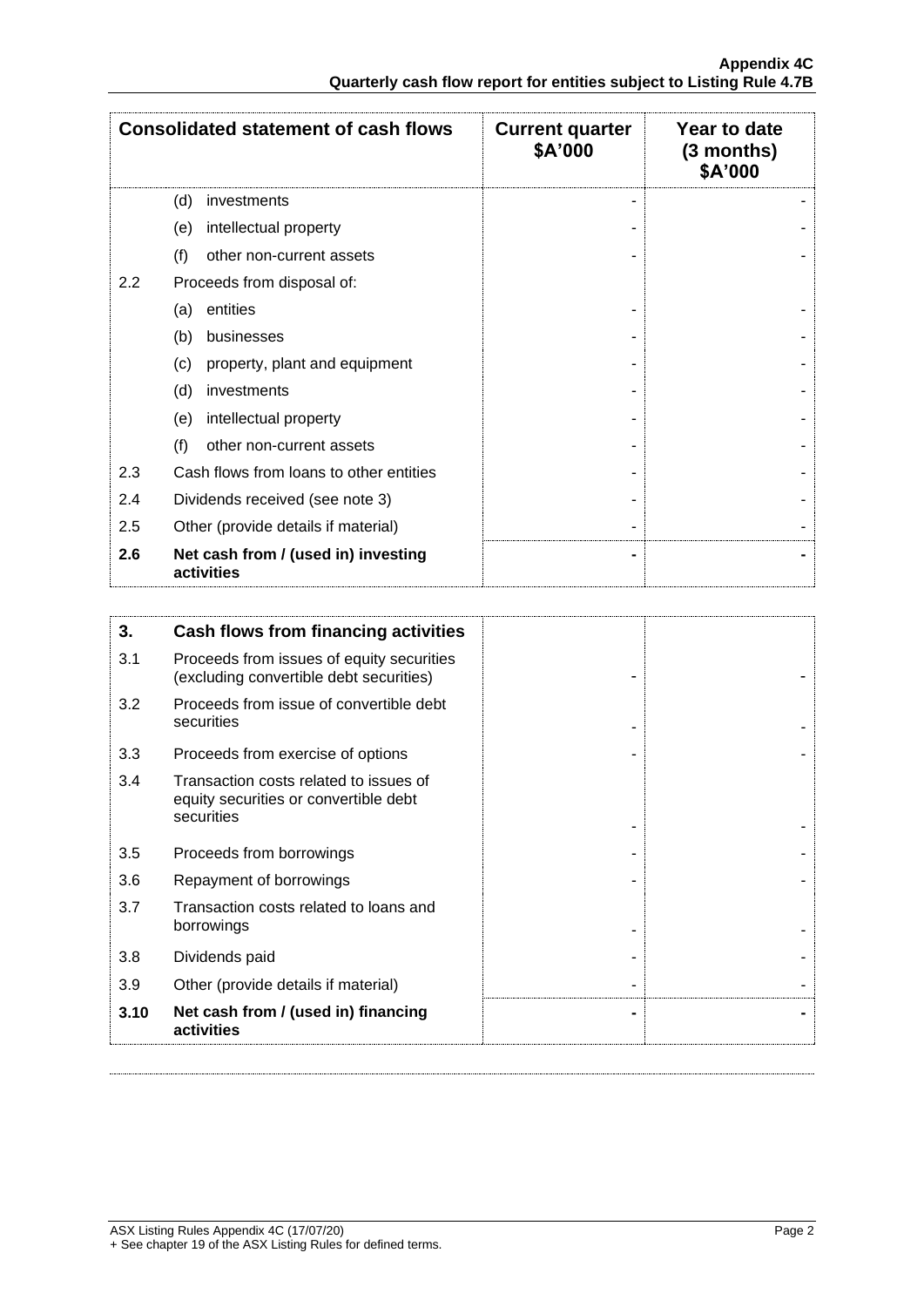|     | <b>Consolidated statement of cash flows</b>                              | <b>Current quarter</b><br>\$A'000 | Year to date<br>$(3$ months)<br>\$A'000 |
|-----|--------------------------------------------------------------------------|-----------------------------------|-----------------------------------------|
| 4.  | Net increase / (decrease) in cash and<br>cash equivalents for the period |                                   |                                         |
| 4.1 | Cash and cash equivalents at beginning of<br>period                      | 1,093                             | 1,093                                   |
| 4.2 | Net cash from / (used in) operating<br>activities (item 1.9 above)       | (864)                             | (864)                                   |
| 4.3 | Net cash from / (used in) investing activities<br>(item 2.6 above)       |                                   |                                         |
| 4.4 | Net cash from / (used in) financing activities<br>item 3.10 above)       |                                   |                                         |
| 4.5 | Effect of movement in exchange rates on<br>cash held                     |                                   |                                         |
| 4.6 | Cash and cash equivalents at end of<br>period                            | 229                               | 229                                     |

| 5.  | Reconciliation of cash and cash<br>equivalents<br>at the end of the quarter (as shown in the<br>consolidated statement of cash flows) to the<br>related items in the accounts | <b>Current quarter</b><br>\$A'000 | <b>Previous quarter</b><br>\$A'000 |
|-----|-------------------------------------------------------------------------------------------------------------------------------------------------------------------------------|-----------------------------------|------------------------------------|
| 5.1 | <b>Bank balances</b>                                                                                                                                                          | 229                               | 229                                |
| 5.2 | Call deposits                                                                                                                                                                 |                                   |                                    |
| 5.3 | <b>Bank overdrafts</b>                                                                                                                                                        |                                   |                                    |
| 5.4 | Other (provide details)                                                                                                                                                       | -                                 |                                    |
| 5.5 | Cash and cash equivalents at end of<br>quarter (should equal item 4.6 above)                                                                                                  | 229                               | 229                                |

| 6.  | Payments to related parties of the entity and their<br>associates                                                                                           | <b>Current quarter</b><br><b>\$A'000</b> |
|-----|-------------------------------------------------------------------------------------------------------------------------------------------------------------|------------------------------------------|
| 6.1 | Aggregate amount of payments to related parties and their<br>associates included in item 1 **                                                               |                                          |
| 6.2 | Aggregate amount of payments to related parties and their<br>associates included in item 2                                                                  |                                          |
|     | Note: if any amounts are shown in items 6.1 or 6.2, your quarterly activity report must include a description of, and an<br>explanation for, such payments. |                                          |

\*\* Fees paid to directors under normal commercial terms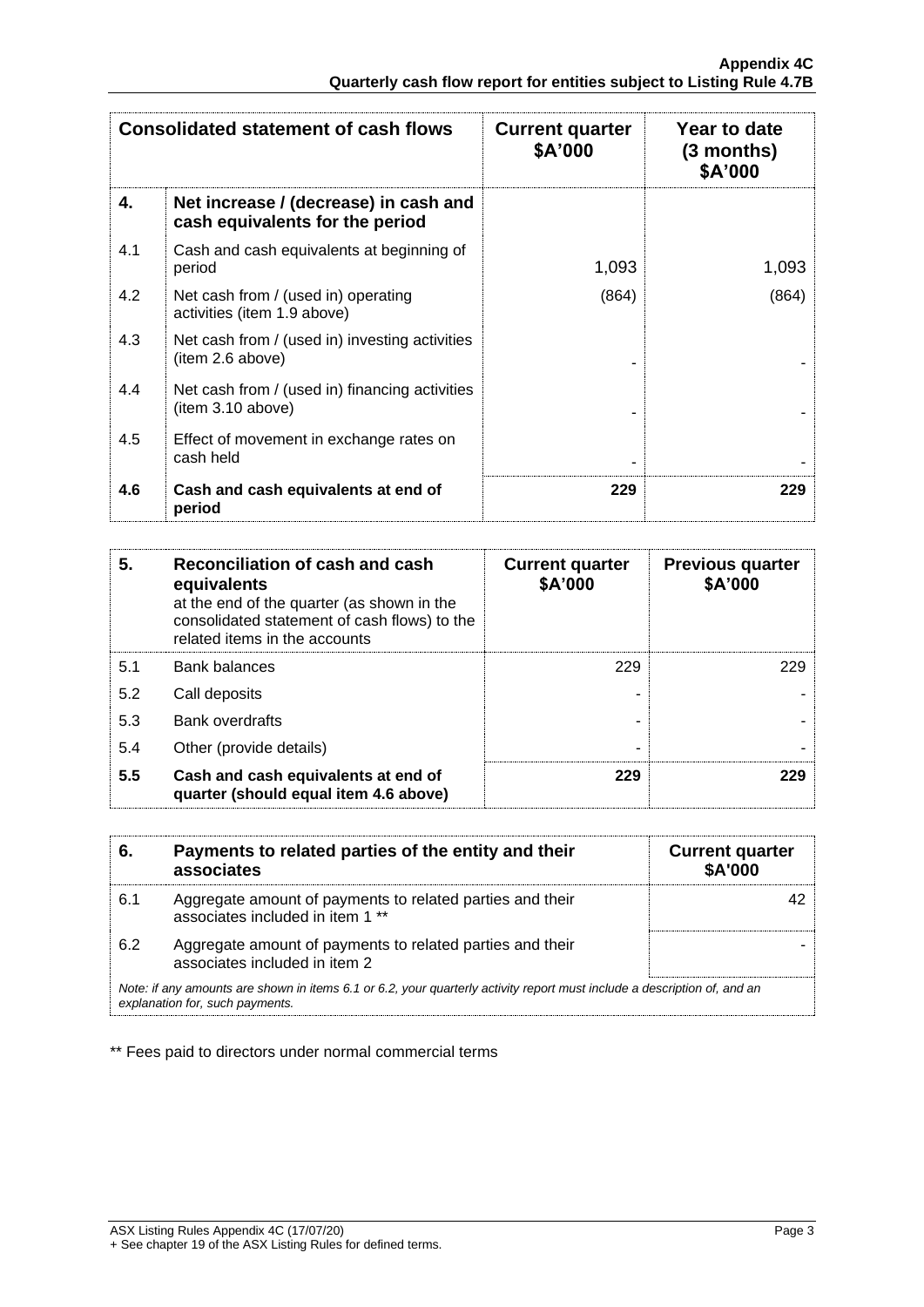| 7.  | <b>Financing facilities</b><br>Note: the term "facility' includes all forms of financing<br>arrangements available to the entity.<br>Add notes as necessary for an understanding of the<br>sources of finance available to the entity.                                                                                                               | <b>Total facility</b><br>amount at quarter<br>end<br>\$A'000 | Amount drawn at<br>quarter end<br>\$A'000 |
|-----|------------------------------------------------------------------------------------------------------------------------------------------------------------------------------------------------------------------------------------------------------------------------------------------------------------------------------------------------------|--------------------------------------------------------------|-------------------------------------------|
| 7.1 | Loan facilities                                                                                                                                                                                                                                                                                                                                      |                                                              |                                           |
| 7.2 | Credit standby arrangements                                                                                                                                                                                                                                                                                                                          |                                                              |                                           |
| 7.3 | Other (placing facility with Long State<br>Investments Ltd)                                                                                                                                                                                                                                                                                          | 8,000                                                        | 8,000                                     |
| 7.4 | <b>Total financing facilities</b>                                                                                                                                                                                                                                                                                                                    | 8,000                                                        | 8,000                                     |
| 7.5 | Unused financing facilities available at quarter end                                                                                                                                                                                                                                                                                                 |                                                              | 8,000                                     |
| 7.6 | Include in the box below a description of each facility above, including the lender, interest<br>rate, maturity date and whether it is secured or unsecured. If any additional financing<br>facilities have been entered into or are proposed to be entered into after quarter end,<br>include a note providing details of those facilities as well. |                                                              |                                           |
|     |                                                                                                                                                                                                                                                                                                                                                      |                                                              |                                           |

| 8.  | Estimated cash available for future operating activities                     | \$A'000 |
|-----|------------------------------------------------------------------------------|---------|
| 8.1 | Net cash from / (used in) operating activities (item 1.9)                    | (864)   |
| 8.2 | Cash and cash equivalents at quarter end (item 4.6)                          | 229     |
| 8.3 | Unused finance facilities available at quarter end (item 7.5)                | 8,000   |
| 8.4 | Total available funding (item $8.2$ + item $8.3$ )                           | 8.229   |
| 8.5 | Estimated quarters of funding available (item 8.4 divided by<br>item $8.1$ ) | 9.5     |

8.6 If item 8.5 is less than 2 quarters, please provide answers to the following questions:

| 8.6.1 | Does the entity expect that it will continue to have the current level of net operating |
|-------|-----------------------------------------------------------------------------------------|
|       | cash flows for the time being and, if not, why not?                                     |

|       | Answer: n/a                                                                                                                                                                                                                                                                         |
|-------|-------------------------------------------------------------------------------------------------------------------------------------------------------------------------------------------------------------------------------------------------------------------------------------|
| 8.6.2 | Has the entity taken any steps, or does it propose to take any steps, to raise further<br>cash to fund its operations and, if so, what are those steps and how likely does it<br>believe that they will be successful?                                                              |
|       | Answer: The Company announced on 19 October 21, that it had raised \$10m before cost<br>from a private placement of which \$7.2m using Company's existing placement<br>capacity and \$2.8m to be raised subject to shareholder approval at the Company's<br>annual general meeting. |
| 8.6.3 | Does the entity expect to be able to continue its operations and to meet its business<br>objectives and, if so, on what basis?                                                                                                                                                      |
|       | Answer: n/a                                                                                                                                                                                                                                                                         |